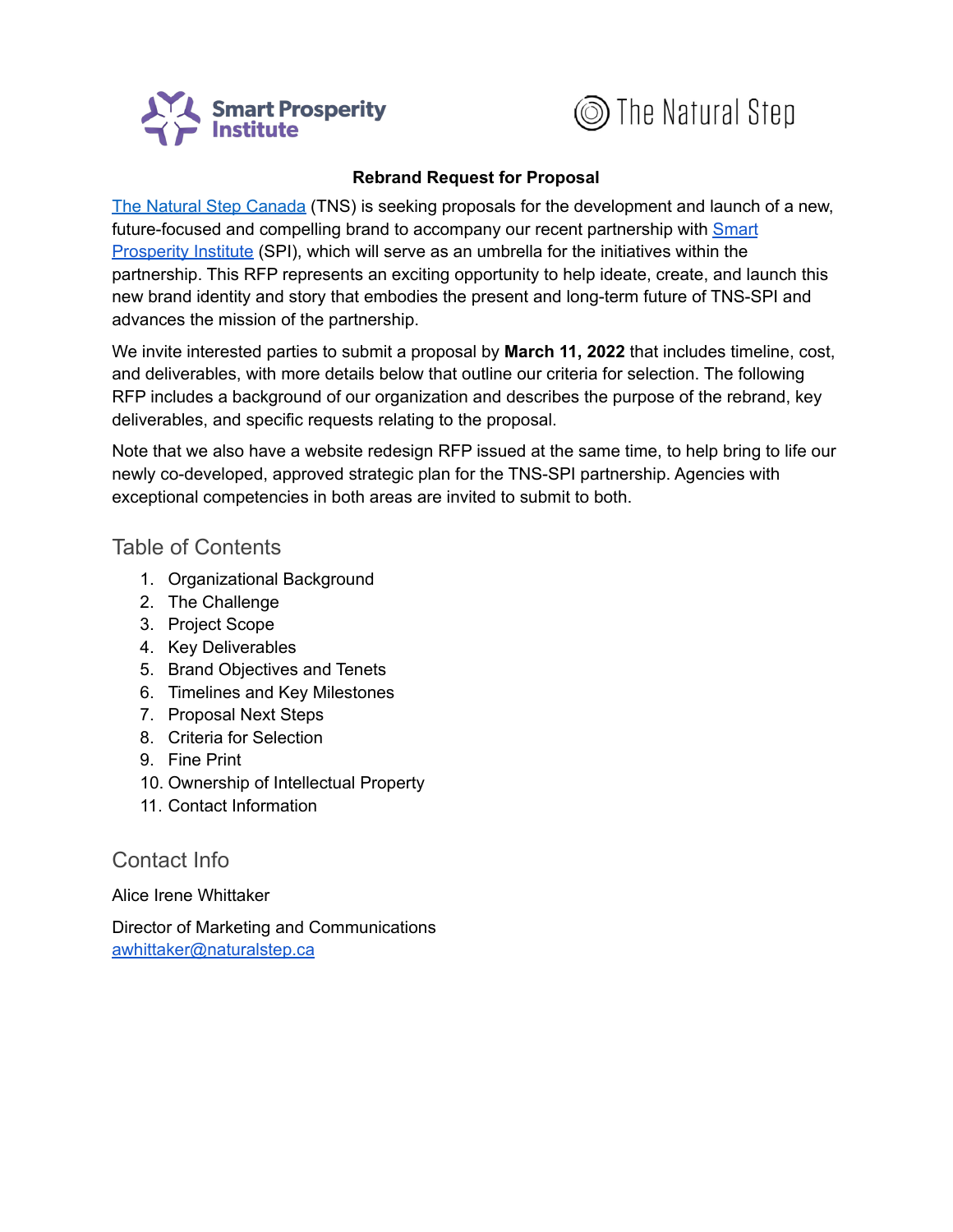## **Organizational Background**

The Natural Step Canada (TNS) and Smart Prosperity Institute (SPI) work together in close partnership to foster a strong and inclusive economy that thrives within nature's limits.

#### **About The Natural Step Canada**

The Natural Step [Canada](https://naturalstep.ca/) is a national charity with over 25 years' experience advancing science, innovation and strategic leadership aimed at fostering a strong and inclusive economy that thrives within nature's limits. TNS engages thought leaders from industry, government, academia and civil society through labs, leadership coalitions and expert networks such as the Canada Plastics Pact, Circular Economy Leadership Canada, and the Energy Futures Lab. Learn more: <https://naturalstep.ca/>

#### **About Smart Prosperity Institute**

Smart [Prosperity](https://institute.smartprosperity.ca/) Institute (formerly Sustainable Prosperity) is a national research network and policy think tank based at the University of Ottawa. We deliver world-class research and work with public and private partners – all to advance practical policies and market solutions for a stronger, cleaner economy. Learn more: [institute.smartprosperity.ca](http://institute.smartprosperity.ca/)

## **The Challenge**

Over its 25-year history, The Natural Step Canada has proven itself to be a leader in advancing innovation and strategic leadership, through the engagement of leaders from industry, academia, government, and civil society. Its labs and initiatives tackle some of our country's most pressing problems, including the Energy [Futures](https://energyfutureslab.com/) Lab which is advancing the energy future of Alberta; the [Canada](https://plasticspact.ca/) Plastics Pact which is working to end plastic waste; and [Circular](https://circulareconomyleaders.ca/) Economy [Leadership](https://circulareconomyleaders.ca/) Canada, which is accelerating the transition to a low-carbon, circular economy in Canada. Over the past decade, Smart Prosperity Institute has established itself as a preeminent think-tank at the cutting edge of environment-economy research and policy in Canada. These two organizations, The Natural Step Canada and Smart Prosperity Institute, are coming together in partnership to have greater impact together, by fostering a strong and inclusive economy that thrives within nature's limits.

As we all grapple with how we rise to meet our most pressing challenges - climate change, biodiversity loss, pollution, inequality, and economic uncertainty - the TNS-SPI Partnership offers evidence-based and bold solutions. At a time when there is division and separation in our echo chambers, the TNS-SPI Partnership brings together leaders with disparate viewpoints and finds common ground and new thinking that are necessary to create the economy of the future.

This exciting and groundbreaking partnership requires a bold, future-focussed, and undeniably compelling brand that can serve as an umbrella for the initiatives within the partnership. Beyond the brand, the partnership also requires a powerful narrative that tells the story of the whole partnership, as well as its dynamic, high-impact initiatives and the relationships between them all. This RFP represents an exciting opportunity for an agency to help ideate, create, and launch this new umbrella brand and narratives that captures the imaginations of key audiences namely leaders from industry, government, media, academia, foundations, and civil society -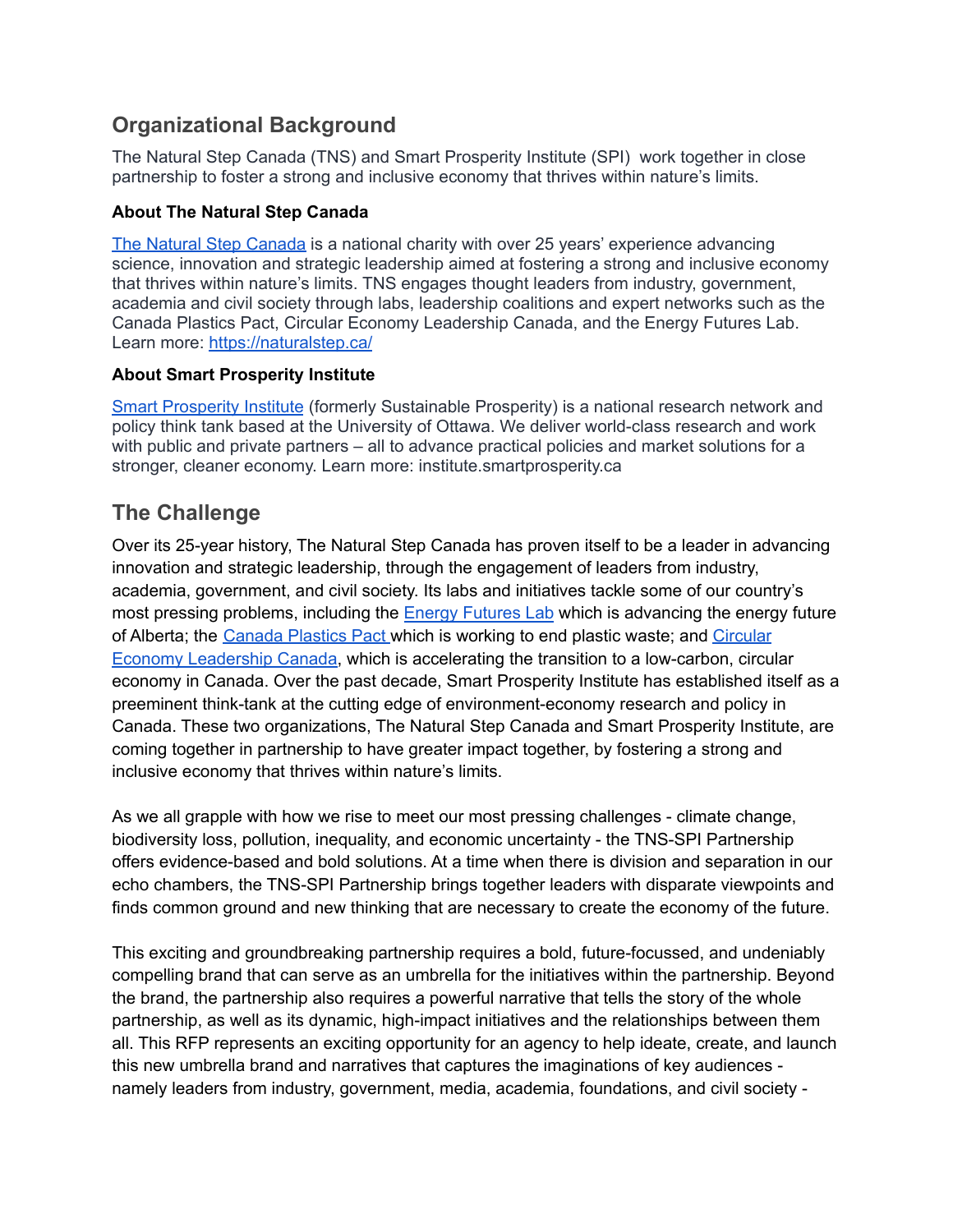and spurs them to use their influence to create the positive change we need for a prosperous, sustainable, and inclusive future.

# **Project Scope**

The scope of this project is to **develop and support in launching a new, partnership-wide umbrella brand** across all platforms, with a brand identity and story that embodies the present and long-term future of TNS-SPI and advances the mission of the partnership. TNS itself will be rebranded as the umbrella brand, while the brands of SPI, EFL, CPP, and CELC (and possibly other brands in the future) will retain their current brands in order to focus attention on those distinct brands and target key constituencies in those issue spaces. The selected agency will **strategically develop the shared story and messaging of TNS-SPI as a whole**, with TNS specifically being rebranded to serve the unifying role across the partnership, while clearly developing the respective brand identities, messages, and stories of *all* TNS-SPI brands, how they fit within the larger umbrella brand, and their relationships to one another.

Beyond the scope of this rebranding project, there is potential for extensive future work with this growing partnership of brands. There is also a concurrent RFP for a website redesign, and agencies with excellence in both rebranding and website development are encouraged to bid on both projects.

This partnership will be brought to life by a new strategic plan that has been co-developed and approved, and this plan will serve as a critical input that will inform the rebranding process.

# **Key Deliverables**

The selected agency will be expected to fulfill the following deliverables, in close collaboration with the Director of Marketing and Communications, and select Executives and staff members.

- 1. **Brand Development:** new brand name (English and French); brand positioning; brand narrative; topline key messages
- 2. **Brand Identity:** logos (English and French); colour palette; guidelines on look and feel; guidelines on imagery selection
- 3. **Brand Relationships**: recommended strategy on the overarching brand and sub-brands; align all brand logos and brand identities; recommend how they interact and message the relationships
- 4. **Asset Development**: brand guidelines; PPTs; e-signatures; others TBD through rebrand process
- 5. **Website**: recommendations on website strategy between brand and sub-brands; overarching brand website development; this would feed into the separate website project
- 6. **Launch**: recommendations on rollout and launch strategy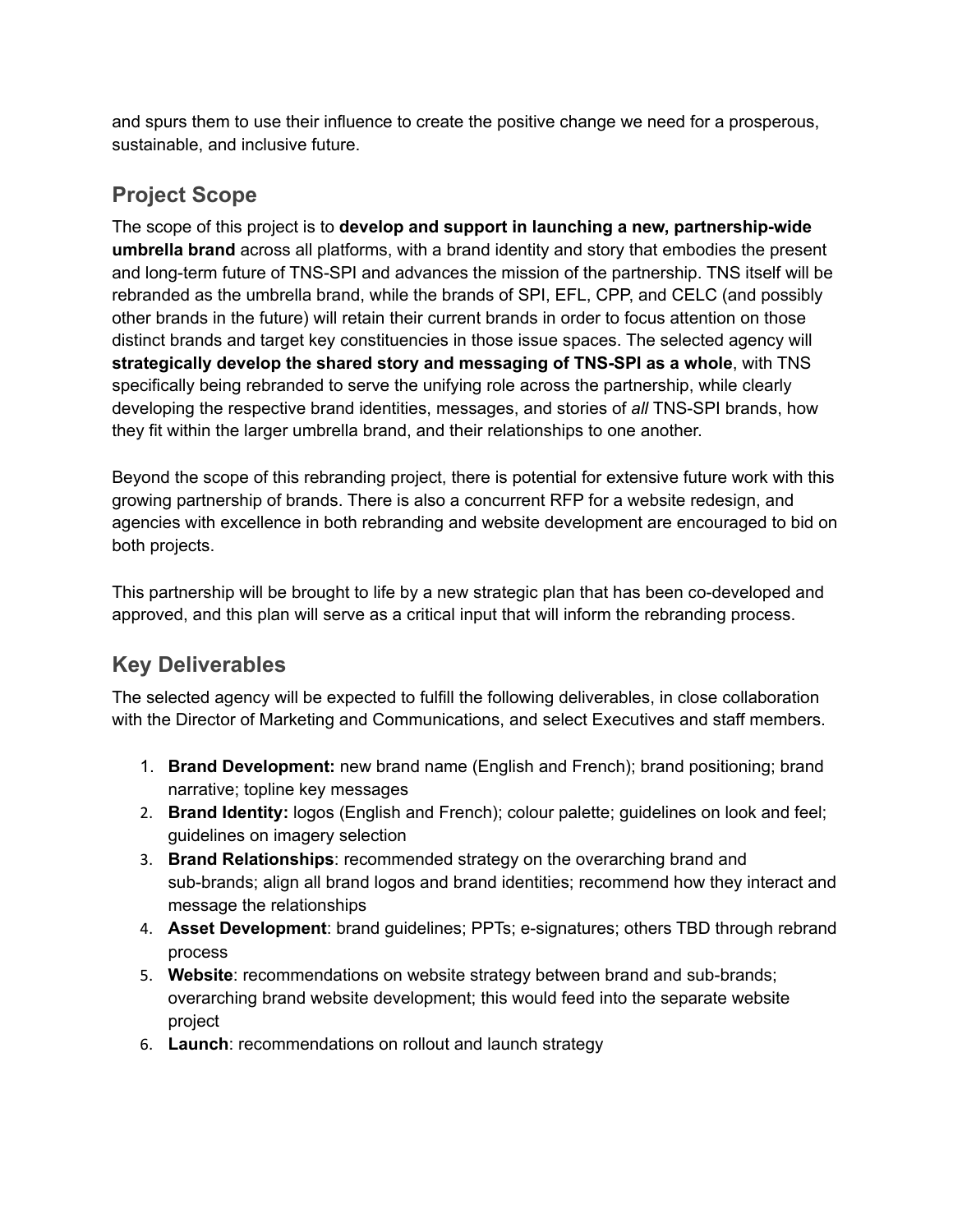# **Brand Objectives and Tenets**

#### **Brand Objectives**

- 1. Evoke a bold and positive vision for the future
- 2. Create and establish an identity that is credible, influential, and captivating over the long-term
- 3. Tell a story of the "why" of the TNS-SPI partnership, and how exactly we are bigger than the sum of our parts as a partnership, while embodying the historical brands of The Natural Step Canada and Smart Prosperity Institute, and creating space for alignment with the various initiatives
- 4. Distinguish the brand, and increase recognition, in an increasingly crowded economic-environmental landscape, by being provocative, creative, and memorable
- 5. Convey our unique value proposition to funders, resulting in increased funding
- 6. Instil in our broad audiences a sense of trust, influence, and momentum, and compel them to participate in our mission
- 7. Compel our closest internal and external stakeholders to be proud and ardent brand advocates who directly support and/or advance our mission

#### **Tenets of the Brand**

Our new brand needs to be:

- 1. Future-focussed, visionary
- 2. Inclusive of well-being for the natural world, the economy, and human beings
- 3. Captivating, novel, memorable
- 4. Rooted in the big picture transformation of systems
- 5. Credible and evidence-based
- 6. Resonant with diverse audiences, including business leaders, foundation funders, government decision-makers, media, and civil society
- 7. Colloquial, jargon-free, with the ability to shape public narratives directly and/or indirectly

## **Timelines and Key Milestones**

- 1. RFP issued: Feb. 22
- 2. Briefings on requests: Feb. 23 Mar. 8
- 3. RFP deadline: Mar. 11
- 4. Agency selection: Mar. 18
- 5. Phase 1 (Planning, Learning, Initial Options for Name, Identity, Roll-out): Mar. 18-31
- 6. Phase 1 consultations with stakeholders (rebrand committee, Board, SC, leadership, staff): Mar. 31 - Apr. 8
- 7. Phase 2 (Decision on final name, development of assets for final consultation, recommended approaches developed): Apr. 8-18
- 8. Phase 2 Consultations with stakeholders: Apr. 18-22
- 9. Finalization of deliverables: Apr. 29
- 10. Brand rollout and launch approach developed and prepared: May 2-27
- 11. Brand/partnership launch: Week of June 6-10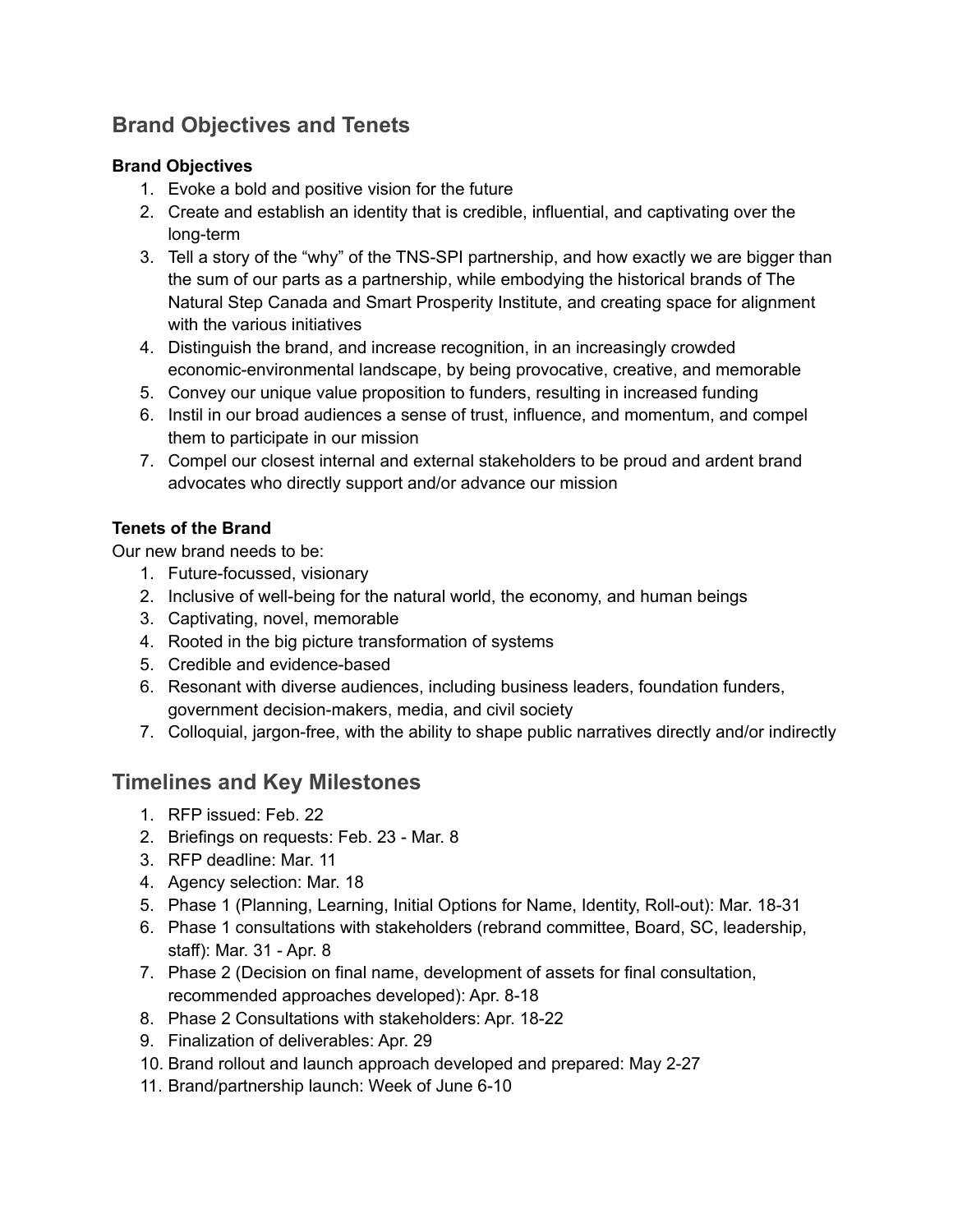## **Proposal Next Steps**

We request that you submit a proposal to Alice Irene Whittaker (awhittaker@naturalstep.ca) by **March 11**, **2022**. We invite all applicants to set up a [briefing](https://calendly.com/alice-irene-whittaker/rfp-2022) in advance of submitting a proposal. In your proposal, please include:

- Company overview
- Biographies of the main employees who will work on the project
- Budget
- Timelines
- Examples of past work and reference from past clients
- Any additional information that showcases why you are the right agency for this project

### **Criteria for Selection**

- 1. Agency credibility, capabilities, and relevant experience
- 2. Proven excellence in strategy development, brand strategy, brand development
- 3. Team working on the account
- 4. Project management capabilities
- 5. Pricing
- 6. Relevant case studies and examples showcasing brand strategy excellence and aptitude navigating complexity in a compelling way
- 7. Ability to also successfully deliver on a parallel website redesign project is a nice-to-have factor in the selection process (please contact us for further specifications).
- 8. Canadian agencies will be given preference.

## **Fine Print**

Technically and legally speaking, it is The Natural Step Canada that is rebranding. TNS and its new umbrella brand will play the unifying function across the whole TNS-SPI partnership. The names of individual brands (SPI, CELC, CPP, EFL) will remain the same and there may be moderate brand changes to create better alignment and consistency within and across the umbrella brand, and to illustrate the relationships across the partnership.

# **Ownership of Intellectual Property**

As part of the RFP response, firms will need to provide a brief statement regarding the ownership of the produced materials or provide the firm's policy regarding intellectual property issues. Please include in the proposal what will be required for The Natural Step Canada to own the final work produced.

### **Contact Information**

**Agencies bidding on this RFP are strongly encouraged to set up a briefing [conversation](https://calendly.com/alice-irene-whittaker/rfp-2022) with Alice Irene Whittaker to discuss the project in advance of submitting a proposal.**